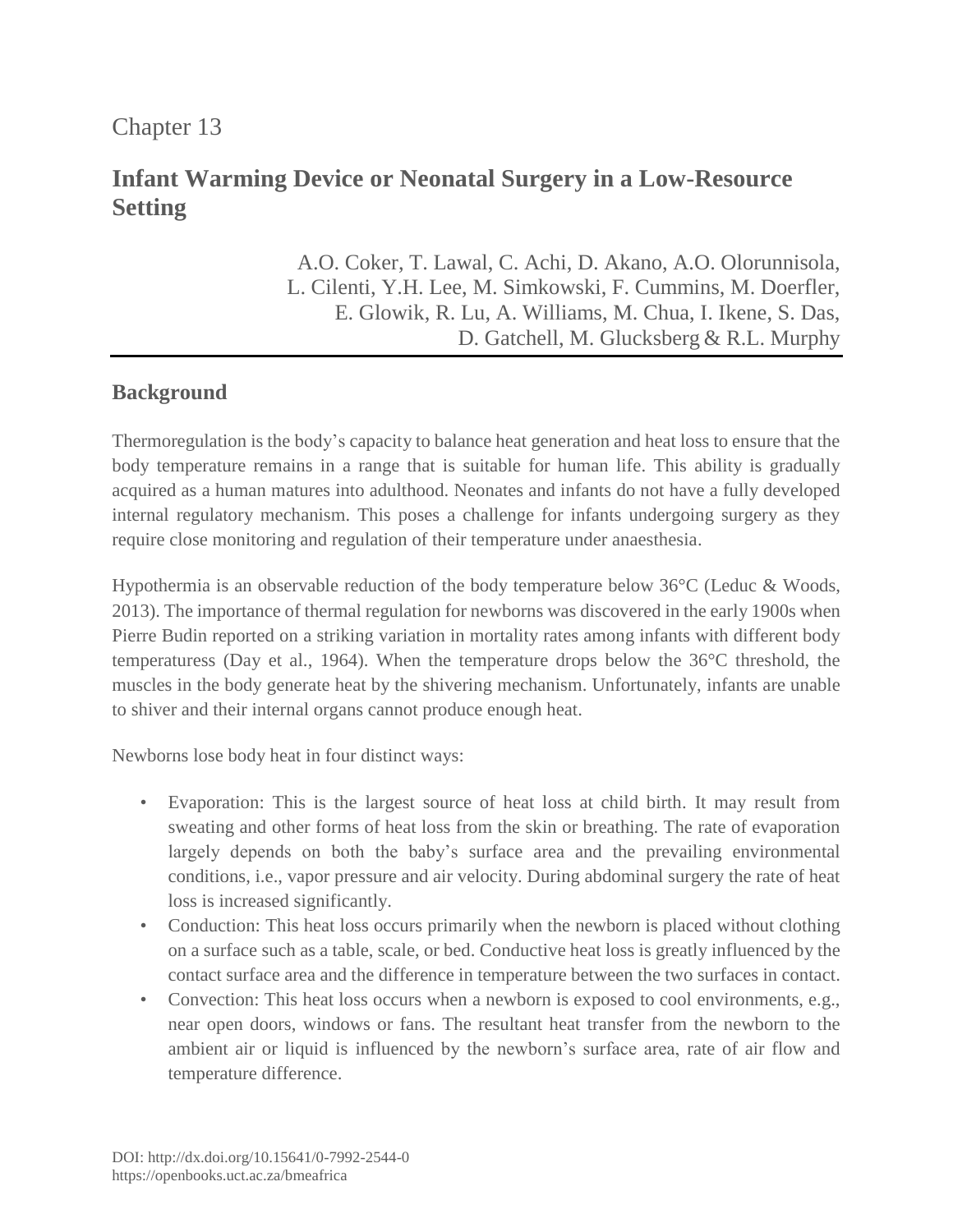• Radiation: This heat loss occurs when the newborn is placed near cooler objects such as walls, tables and cabinets, without necessarily maintaining a contact with such surfaces. The rate of heat loss will depend on the difference in temperature between the newborn and the adjacent surfaces, the newborn's surface area, and the separating distance between the baby and the solid surfaces.

Neonates and infants easily lose temperature by evaporation, conduction, convection, and radiation. An incubation system can help reduce such heat loss. However, not all heat loss can be avoided, especially that from radiation. Even mild hypothermia can cause some complications such as vasoconstriction.

Hypothermia frequently occurs in infants, especially in newborns, during surgery and anesthesia. Exposure of the thin and moist skin of neonates to lower temperature and humidity, infusion of cold fluids and ventilation with dry gases makes neonates susceptible to hypothermia. A combination of these factors, along with the neonate's physiological properties of large surface area to body mass ratio and deficiency in subcutaneous fat, increases the risk of an infant becoming hypothermic during anesthesia (IDPH, 2017). A drop in temperature is typically expected after general anesthesia. However, this temperature fall should be averted in infants for various medical reasons. Mild postoperative hypothermia may impede immune responses to perioperative wound infection. Hence, hypothermia should be detected through close perioperative monitoring of body temperature in infants, and appropriately treated.

Neonatal hypothermia remains an important public health challenge and a major cause of morbidity in sub- Saharan Africa (Al Hammadi, et al., 2005). Low-tech measures to prevent heat loss and provide warmth are employed in many African countries. A standard protocol for hypothermia prevention in neonates and infants involves a circulating water mattress set at 40°C; providing airway humidifiers for breathing; maintaining a room temperature of approximately 22°C; warming intravenous fluids and blood products, if used; and using a forced warm air circulating blanket any time the infant's body temperature falls below 35.5°C (Leduc & Woods 2013).

While the use of low-tech measures such as hot water bottles, warm rooms, Kangaroo care, and hot stones may be lifesaving in low income settings (Onalo, 2014), there is a need to develop a more efficient and effective warming device to cater to the needs of neonates and infants. This chapter presents the development of a simple warming device for neonates, for use during and immediately after surgery, motivated by a need identified in Nigeria.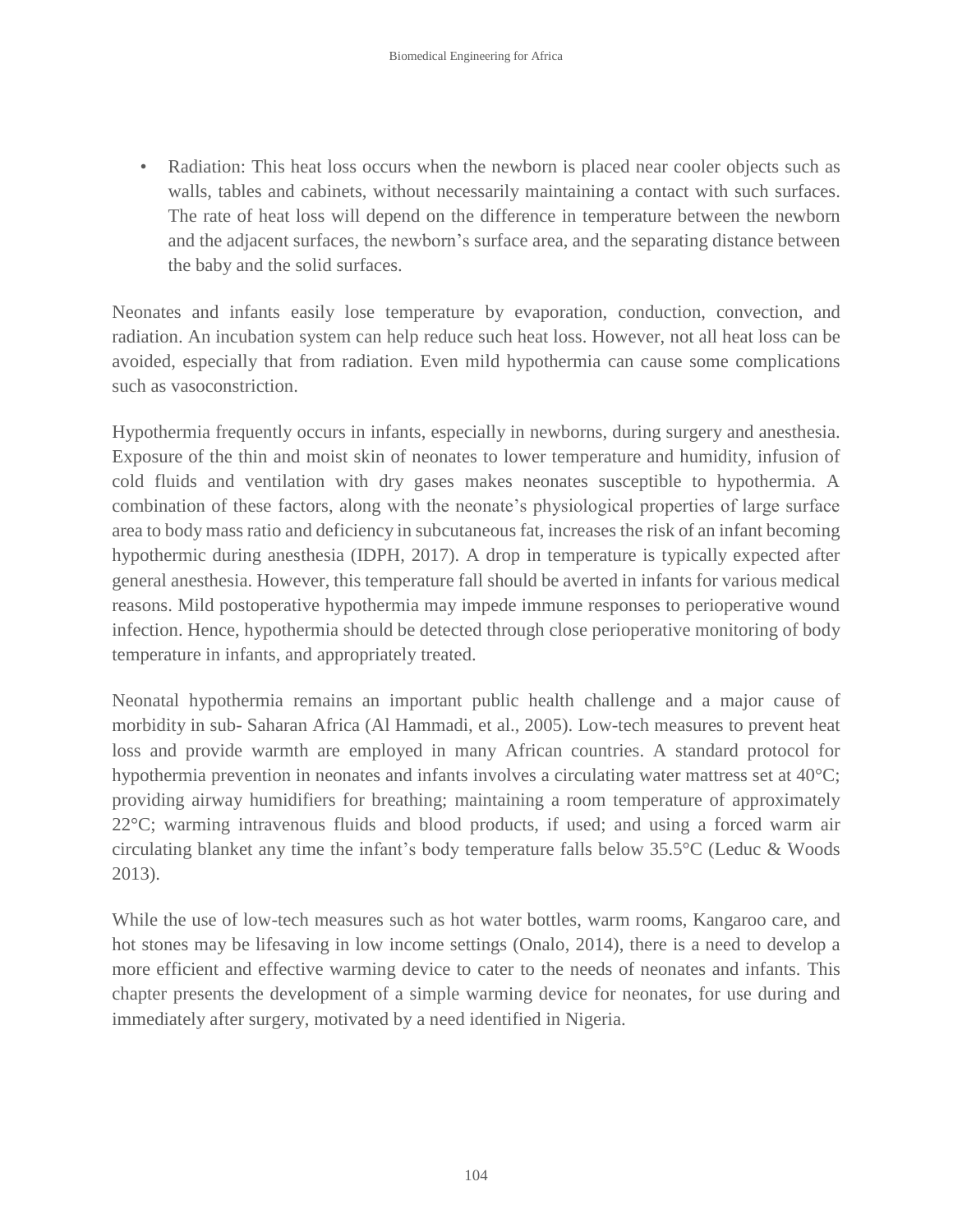# **Existing infant warming devices for low-resource settings**

An example of an infant warming device developed in India, is made up of a biocompatible bed on which the infant is placed, an overhead heater, a skin temperature probe, and a combination of visual and audio alarms (WHO, 2015:65). The control of heat output can be done either manually or automatically for thermoregulation.

Many existing radiant warmers had typically been fabricated with quartz or ceramic materials which not only took up to 13 minutes to heat up, but also tended to break down easily. Since each additional minute of cold stress could result in increased infant morbidity, this device was developed not only to provide uniform heating but also a faster warm-up time of not more than 4 minutes. Furthermore, the relatively low power consumption coupled with the durability of the heating element results in considerable cost savings. Adequate provision was also made for infection control.

This device is said to be able to operate in both rural and urban settings as well as different categories of healthcare facilities. Although it can withstand some fluctuations in voltage and occasional spikes, it generally requires a stable power supply. It has been sold in 115 countries including Albania, Algeria, Brazil, Bulgaria, Cambodia, Chile, Dominican Republic, Egypt, Gabon, India, Indonesia, Iraq, Jordan, Kazakhstan, Kenya, Lebanon, Macedonia, Nigeria, Palestinian Territory, Philippines, Syria, South Africa, and Vietnam.

An example of a less-sophisticated portable baby warmer, with dimensions 440 x 290 x 70 mm and weighing 4.1 kg, was developed in the USA and is being sold at a retail price of USD 250 (WHO, 2015:66). It consists of a sleeping bag, a pouch of phase change material and an electric heater. In operation, the pouch is heated for 30 minutes before being placed in the sleeping bag. The device, which does not require a constant supply of electricity and water, and has no moving parts, is capable of maintaining the WHO recommended a temperature of 37°C for between 4 and 6 hours, after which it has to be reheated. This technology is well-suited for use in remote healthcare facilities with relatively low doctor/nurse to patient ratios, and where continuous access to electricity is lacking. The target users are neonatologists and paediatricians for whom baby warmers are critical in providing neonatal care for low birth weight infants, with initial implementation in India.

# **Development of a prototype surgical infant warmer**

The devices mentioned above are not intended for surgery. The prototype described below was specifically designed for this purpose.

When an infant undergoes abdominal surgery at the University College Hospital (UCH) in Ibadan, Nigeria, where the operating rooms are kept at around 23°C, an external device is necessary to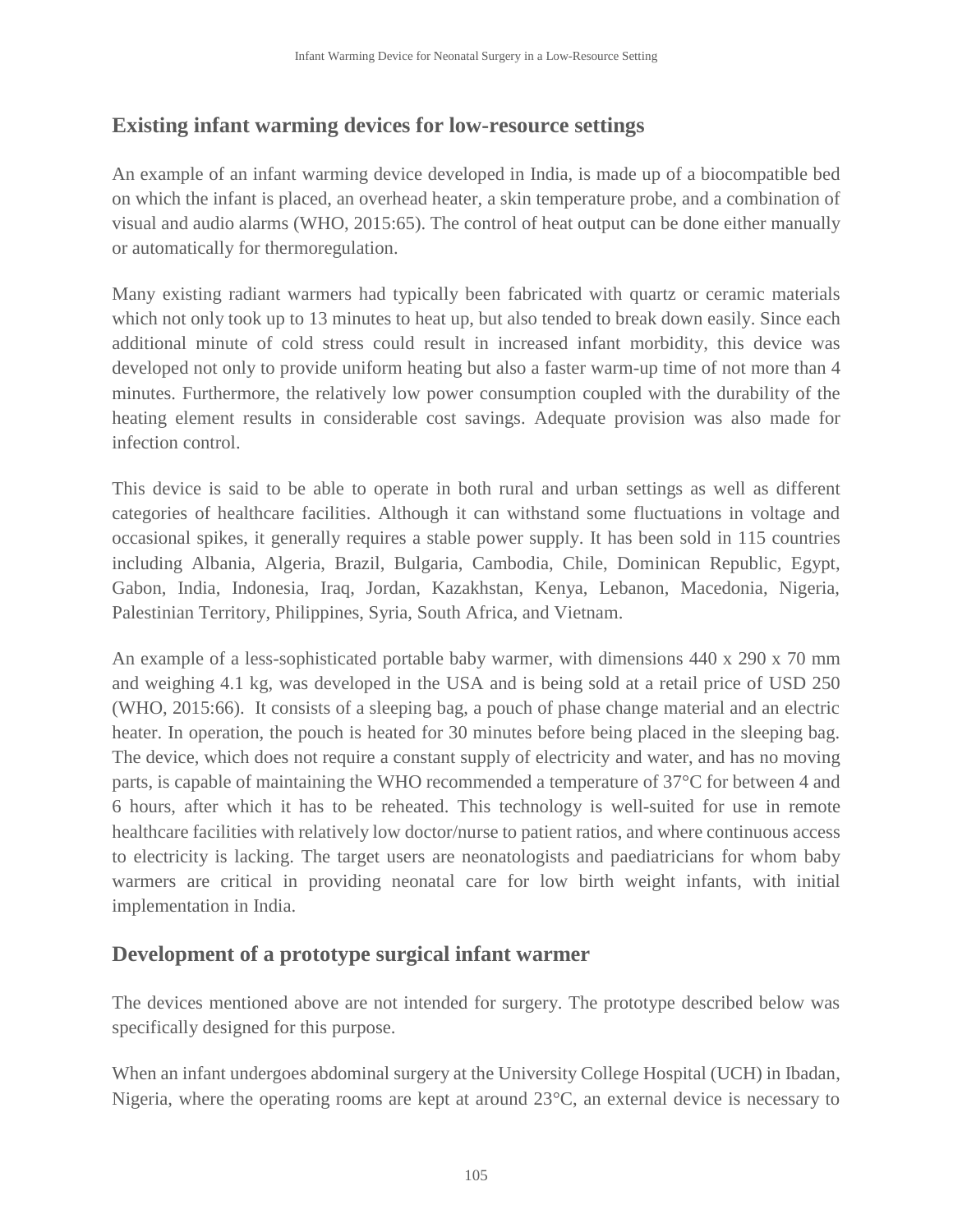help regulate the infant's core body temperature. The administration of anesthesia and the exposure of the infant's core to the surroundings lead to a decrease in the infant's body temperature. This decrease in body temperature makes the infant susceptible to perioperative hypothermia, which causes increased susceptibility to wound infections which in turn can lead to prolonged hospitalization. Prior to surgery, the administration of anesthesia forces the infant's body temperature to decrease. A study on infants undergoing surgery estimated that anaesthesia without any temperature correction would cause the body temperature to drop an average of 2.1°C (Onalo, 2014). Even small drops in body temperature of  $1^{\circ}$ C can cause adverse effects in infants. Furthermore, anesthesia has inhibitory effects on autonomous temperature regulatory mechanisms.

#### *Design objective*

The objective set by a team of research collaborators from Northwestern University, Evanston, USA and the University of Ibadan, Nigeria, was to design a safe and affordable way to maintain appropriate infant temperature during open abdominal surgery at the UCH. The device is intended for infants with body mass between 1.5 and 3.5 kg. As previously mentioned, there are four methods of heat loss in infants: radiation, conduction, convection, and evaporation. The design of the warming device was based on using the principles of conduction and convection to combat the heat loss that occurs during surgery by placing the infant on top of a warm heating pad. When an infant is placed on a pad that is warmer than the infant's body temperature, there is heat transfer from the surface of the pad to the infant, keeping the baby warm. Using fans within the heating pad, convection disperses the heat from point sources more evenly throughout the surface.

#### *Use environment and users*

The user environment for the prototype baby warmer is the UCH in Ibadan, Nigeria. The UCH is one of largest hospitals in Nigeria with 850 beds and 165 examination couches. Paediatricians perform up to 15 major abdominal surgeries on infant patients each week. The hospital needs approximately 40 warming mats for abdominal surgery, other types of surgeries, and postoperative recovery. The warming device is to be used on infants during abdominal surgeries. Since the infants would be under anesthesia during surgery, they were not considered the primary users of the device.

The primary users are doctors, including surgeons and the anesthesiologists, and nurses. The surgeon must be able to complete the abdominal surgery properly without any obstruction or hindrance from the warming device, while the anesthesiologist must have access to device feedback at all times. It was considered important that the temperature readout be visible even at a distance of 60 cm (two feet) away from the device. Another important factor was ease of use in setting up, cleaning, and maintaining the device. While the primary users influenced the bulk of the form and function of the warming device, the secondary users including manufacturers and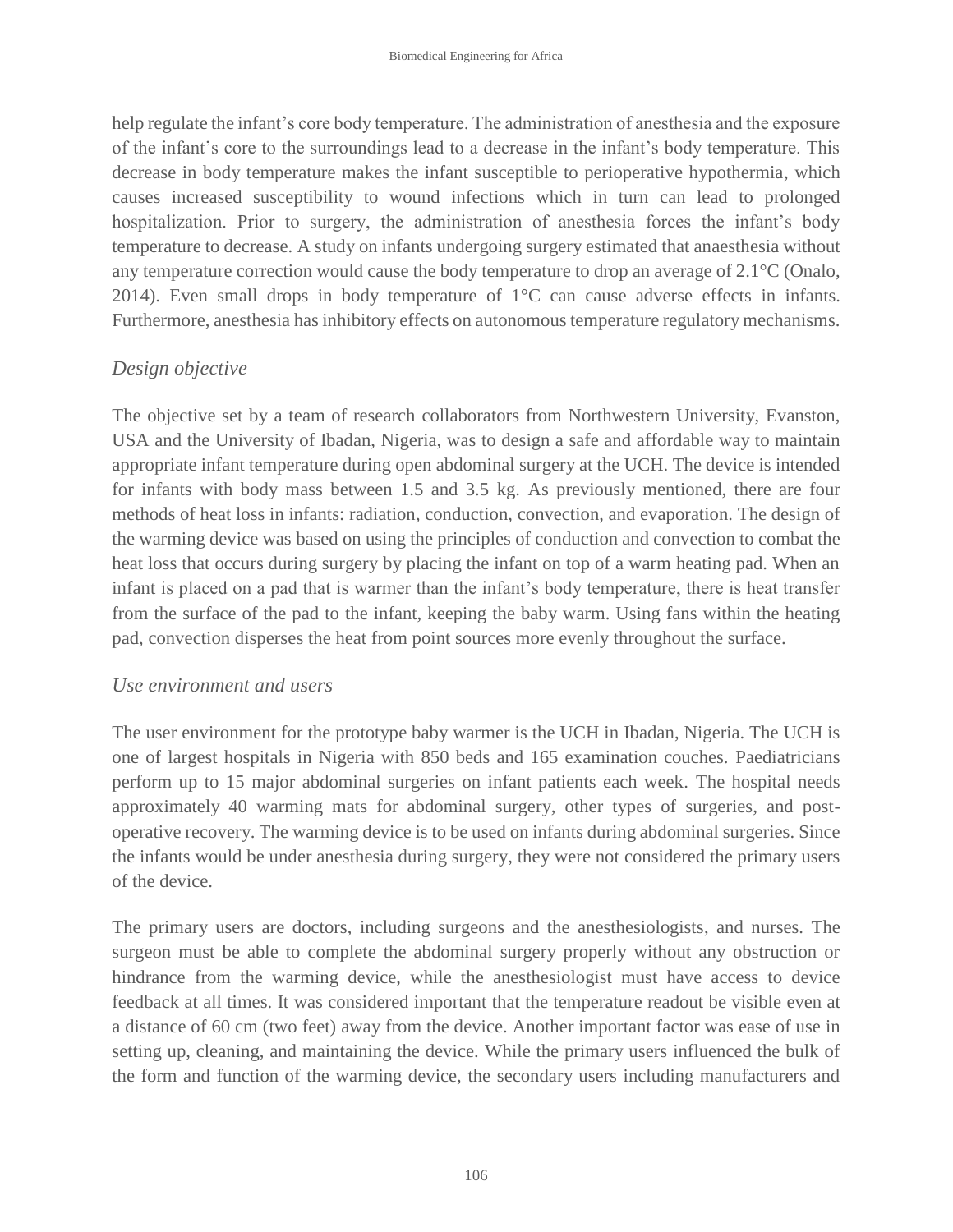distributors also had an impact on the product design. The device should be easy to manufacture and shipped across countries and continents.

#### *Design considerations*

The following design requirements were considered in consultation with the operating room staff for the development of the warming device.

Portability: Since it was anticipated that the device would be transported by nurses from the operating theatre to the recovery area after each surgery, it was resolved that the device should be so light in weight that it could be easily moved and carried by a single individual. The maximum weight was set at 18 kg (40 lbs.).

Affordability: To create a financially feasible device the budget was set at \$300 per device.

Sanitation: The entire device must be easily cleaned and sanitized between each surgery. This applies not only to the body of the device, but also to the control pad.

Safety: The device must ensure infant safety by integrating safety features and failsafes to prevent any thermal, electrical or mechanical failures.

Adjustability: To account for fluctuating operating room temperature and infant body temperature, the device must operate between 32 and 43°C.

User-friendliness: To allow for ease of use by nurses and anesthesiologists, the temperature controls should be intuitive. Also, the device must display temperature readings to allow anesthesiologists and nurses to make necessary adjustments.

Quick setup: To allow for seamless integration into current operating room procedures, device setup and heating to the desired temperature must be accomplished in less than 15 minutes, as stated by consultant paediatricians at UCH, Ibadan.

#### *Heating technology assessment*

Several heating technologies currently being used in medical grade products were assessed. Water mattresses were eliminated from the design consideration because they are heavy, bulky, and prone to leaking, which defied the design requirement of portability. Forced-air warming technology was cost-prohibitive, and thus not considered, despite being the current medical standard in developed countries. A systemic fluid warming technology which warms intravenous fluid entering the patient was considered to be outside the scope of the project because its uses are primarily for cardiac surgery and severe accidental hypothermia and it is invasive. Radiant heating technology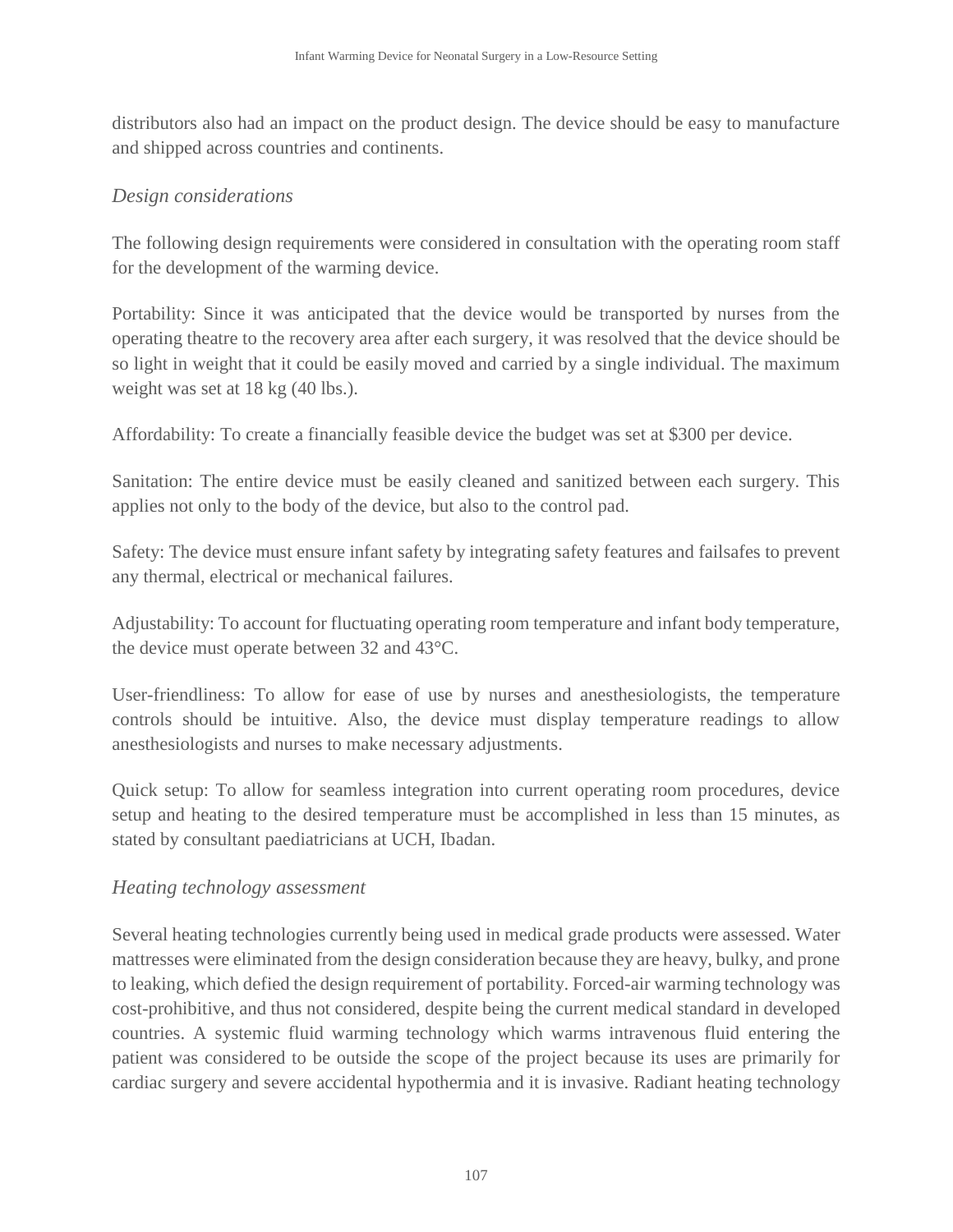such as an incubator was also eliminated due to the fact that it loses heat to its surroundings and obstructs access to the infant.

After completion of the technology assessment, a decision was taken to focus on the design of an electrically powered heating element that would not warm the surroundings and would not require consumables. This choice offered more flexibility for choosing a heating technology that could be integrated well into the body of the device.

### *Warming pad prototype one*

The first warming pad prototype developed in 2016 is shown in Figure 1. Each heating pad consisted of top and bottom covers, a heating element, a temperature sensor and foam insulation. The resistive heating element is covered by an appropriate plastic material for protection from extremely reactive chemicals such as iodine. The foam insulation underneath the heater ensures most of the heat is thermally conducted up towards the infant. The bottom layer seals and protects the internal components. When heating, each pad emits approximately 27 watts, enough to heat the area to the desired temperature in less than 15 minutes. A microcontroller controls the logic and software of the temperature controller. It receives feedback from a waterproof temperature sensor located inside the top pad and displays the temperature on an LCD Screen. It can adjust the power of the pads using a potentiometer located inside the temperature sensor.



*Figure 1: Warming pad prototype one*

Preliminary evaluation by consultant paediatricians at UCH revealed that the warming device was too heavy and difficult to transport. Furthermore, the cost of supplies alone for the single prototype (excluding manufacturing cost) was approximately \$310, which exceeded the set budget of \$300. It was necessary to revise the design to remedy these problems.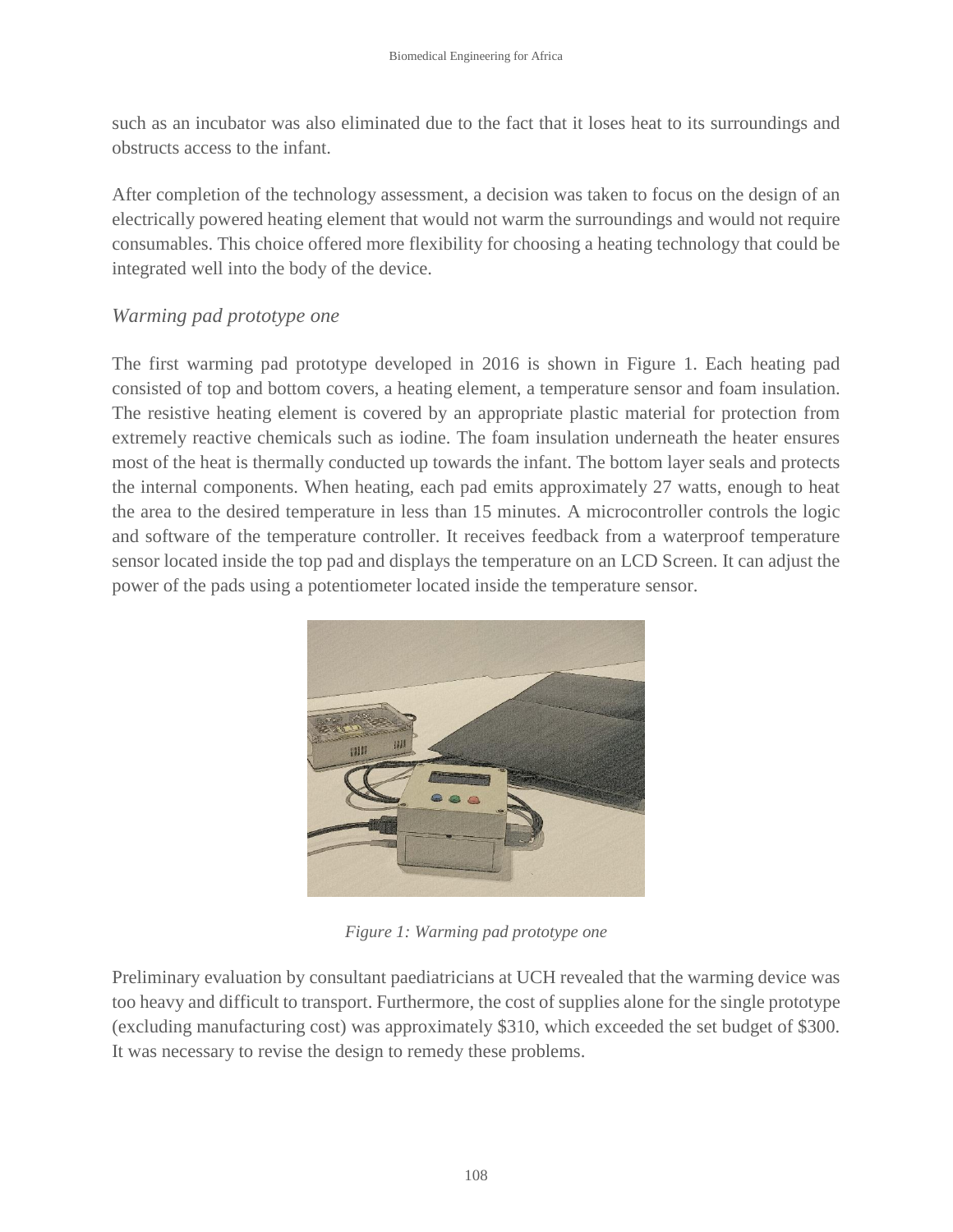### *Warming pad prototype two*

The warming pad Prototype Two design was implemented using a foldable fabric design as shown in Figure 2. The fully rigid casing used in the first prototype was first considered again. However, it would require manufacturing processes such as vacuum forming which could consume about one-third of the allotted budget of \$300 set for the device. Though this price would decrease with mass production, the primary concern was the weight of the rigid HDPE polyethylene. Thus, further ideas were explored since a hard casing might not mitigate the clients' previous concerns about high weight and low portability.



*Figure 2: Warming pad prototype two*

Therefore, the idea of a soft casing and a foldable fabric design was adopted. Above the heating element and sensors was placed a thin layer of polyethylene electrical insulation and vinyl foam. The bottom-most layer is a rigid polyurethane thermal insulation material with a relatively low thermal conductivity constant of 0.03 W (mK)-1, which prevents heat loss through the bottom of the device while providing structural strength. The material is lightweight and low cost at \$25 per device, lending to the portability and affordability of the device. The electrical element is insulated with lightweight polyethylene film as a safety feature to separate the infant from any electrical currents. Furthermore, the film costs only \$3 per device. To keep the inner components together, the entire stack of components was wrapped with a polyethylene stretch wrap. This method addressed not only the lightweight issue but also cost effectiveness.

The electronic components of the device allow real-time temperature monitoring and control. The device has two temperature sensors placed above the heating element and below the polyethylene electronic insulation, near the intended positions for the shoulders and buttocks of the infant. A microcontroller reads the temperature sensor output from the sensors and then adjusts the voltage across the heating element to control the device temperature in real-time.

Safety features were incorporated into the device to protect the heating element from power surges. The sharp increase in voltage or current during a power surge can cause too high current to run through and damage the heating element. The operating rooms at UCH are powered by 220-240 V wall outlets. However, Nigeria has a serious deficit with provision of power and has been known